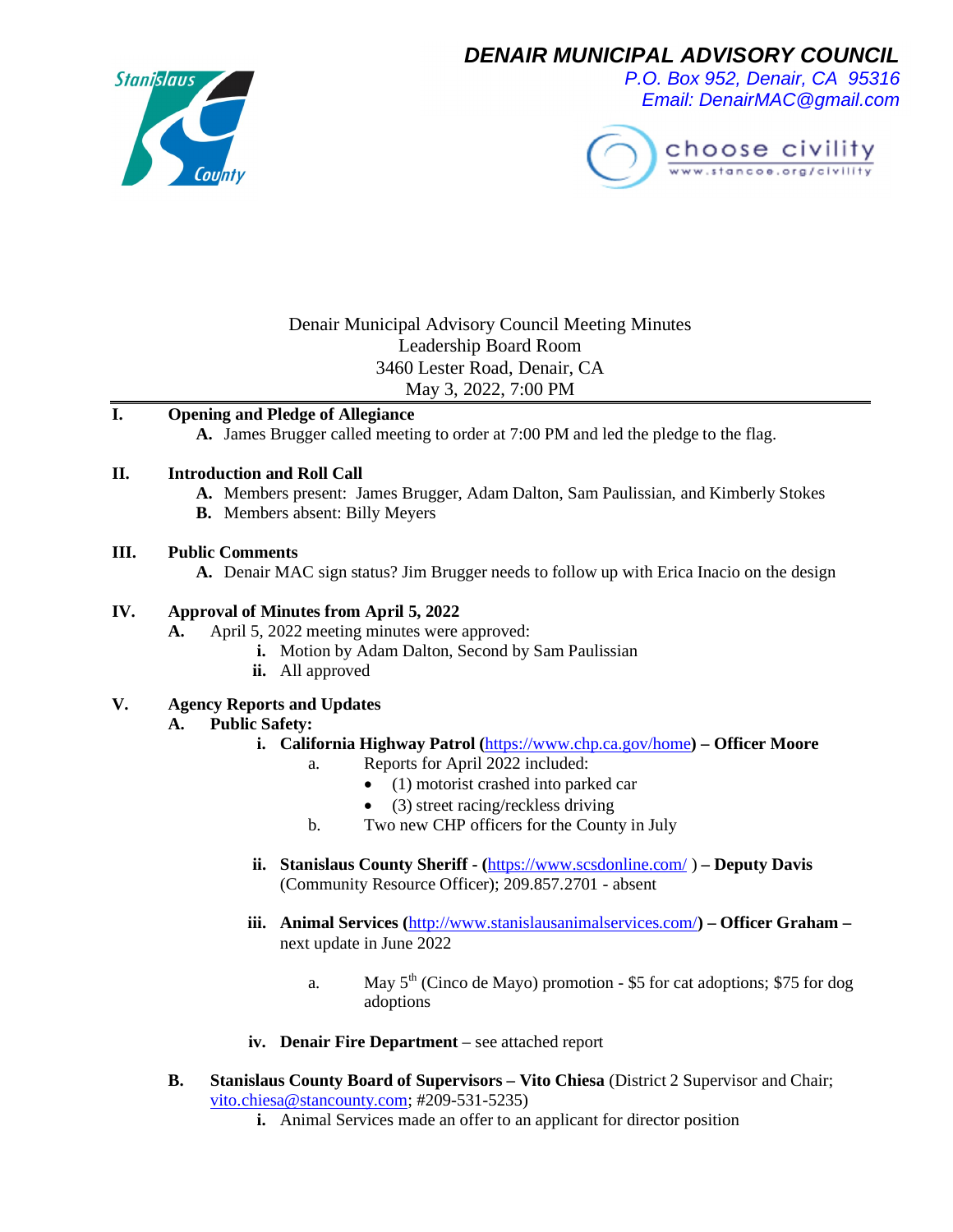- **ii.** May is Mental Health Awareness Month
- **iii.** CARE Team expanded from Modesto to Turlock
- **iv.** Crisis Care Mobile Unit embedded with Modesto Police Department
- **v.** Air Quality
	- a. \$40 M funding \$30M for e-buses; \$10M for infrastructure
	- b. Modesto ordered (30) e-buses
	- c. Potential future presentation by San Joaquin Valley Air Pollution Control District (valleyair.org)
- **vi.** Green Week Sherriff Department targets illegal cannabis grows
	- a. Large illegal grow identified and dismantled at Sperry Rd and Service Rd
	- b. Legal cannabis cost includes 15% California, 7.875% Sales, and 8% Stanislaus County
	- c. License Plate Reading Camera now installed and active at Zeering Rd and Santa Fe Rd
- **vii.** American Rescue Plan Act \$50M to Stanislaus County; targeting infrastructure (lighting, sewer, water, sidewalks)
	- a. County Supervisors will begin holding community meetings in May to obtain feedback on ARPA fund allocation
	- b. Community members should take survey at [www.civicmic.com/stanislaus](http://www.civicmic.com/stanislaus)
- **viii.** New Board of Supervisors Field Representative Megan Wells ([wellsm@stancounty.com;](mailto:wellsm@stancounty.com) 209.525.6464)
- **C. Stanislaus County Public Works**
	- **i.** Measure L 2020 pavement preservation; returning to area in 2027 for upgrades/maintenance; 2021 - \$7.5M to spend; 2022 - \$8M to spend
	- **ii.** Community Connections (Stanislaus Council of Governments) sidewalk proposal scored low during first round of submittals; proposal will be resubmitted in a few years with a hope that it will score higher for ultimate goal of approval
	- **iii.** Measure L Oversight Council open position; unknown will need to follow up with Stanislaus Council of Governments
	- **iv.** Possible future meeting brainstorming of ideas; i.e. swales, vertical wells to manage flooding and lack of sidewalks
	- **v.** Fresno/Main storm water pump will be replaced in Fall 2022 this will manage winter flooding but won't impact spring flooding because storm water drain is closed (under TID jurisdiction)
	- **vi.** Alley Cleanup end of April
	- **vii.** Drainage ditch project East side of Santa Fe Rd currently
- **D. Local:**
	- **i. Denair Public Library Colleen Vargas** (Supervisor -

[https://www.stanislauslibrary.org/\)](https://www.stanislauslibrary.org/))

- a. Bookmark Design Contest [Entry Form](https://www.stanislauslibrary.org/pdf/summer_reading_challenge_bookmark_contest_entry_form_2022.pdf) enter by May  $17<sup>th</sup>$
- b. Magician June sign up required to participate [\[Calendar\]](http://engagedpatrons.org/EventsCalendar.cfm?SiteID=2487&thisMonth=6&thisYear=2022&BranchID=1000002236&audience=X)
- c. Story Time begins late June sign up required to participate [\[Calendar\]](http://engagedpatrons.org/EventsCalendar.cfm?SiteID=2487&thisMonth=6&thisYear=2022&BranchID=1000002236&audience=X)
- d. Cover-to-Cover Reading Challenge, sponsored by In-n-Out Burger
- e. Lego Days July
- **ii. Denair High School Leadership absent**
- **iii. Denair Unified School District Dr. Terry Metzger** (Superintendent)
	- a. May  $11<sup>th</sup>$  Advisory Meeting budget planning
	- b. May  $12<sup>th</sup>$  Board Meeting (3) students will receive seal of bilingual studies; celebration of (10) retirees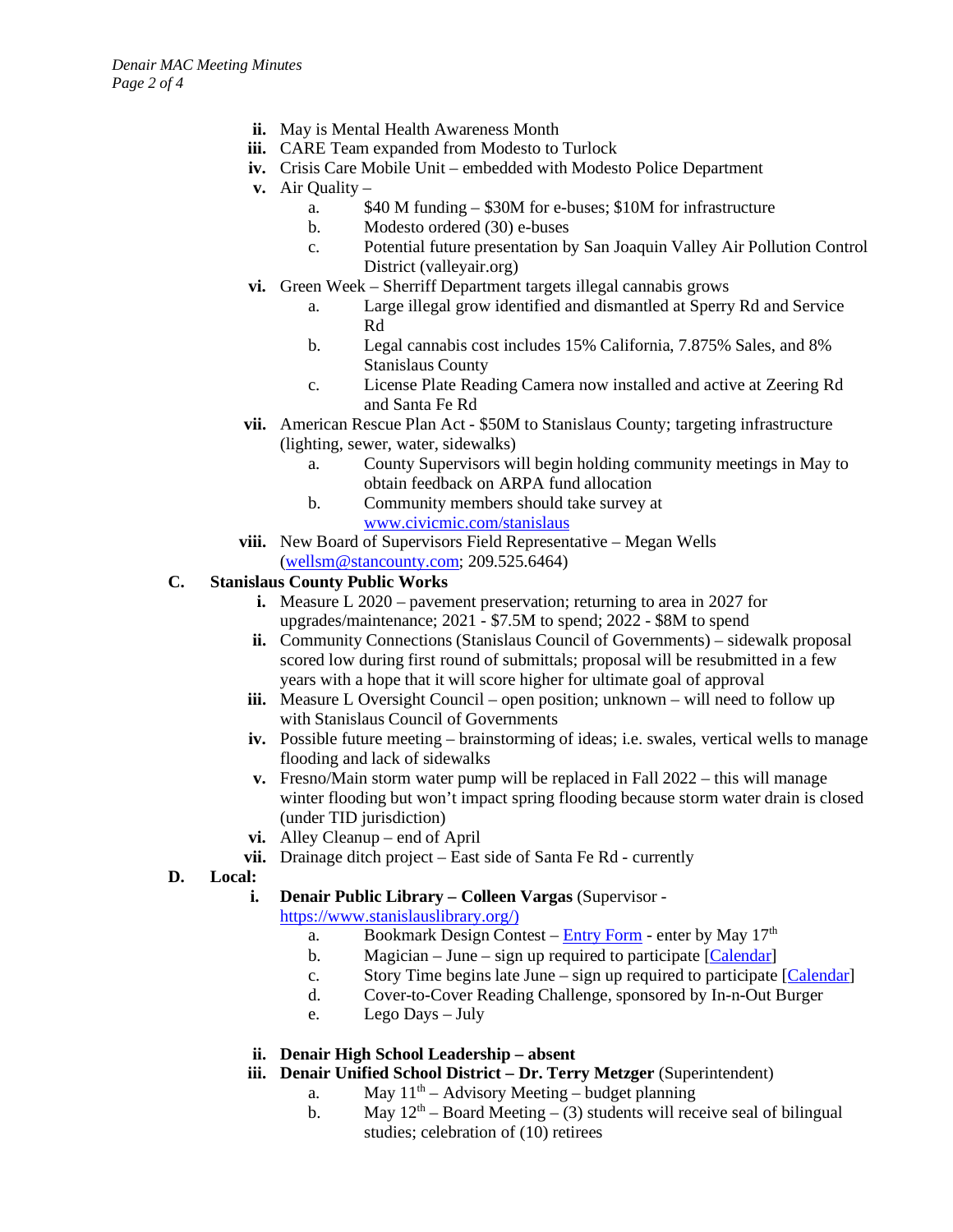- c. New Principal of Elementary Charter Academy Dr. MariLu Cano
- d. New IT Manager Chue Lee
- e. Graduation Day last week before Memorial Day
- f. Santa Clara Vanguard Drum and Bugle Corps @ Denair High School last week of June; dress rehearsal is open to public

## **VI. Informational Items**

- **A.** Presentation from the San Joaquin Regional Rail Commission (SJRRC)/San Joaquin Joint Powers Authority (SJJPA) about Amtrak Shuttle Service and Potential for Off-grid EV Charging at Denair/Turlock Amtrak Station – presentation slides can be accessed online via May 3<sup>rd</sup> meeting minutes link at stancountymacs.com
- **B.** Redwood Park Properties Hoffman Ranch (Riopel and E. Zeering Road) suggested addition: bollards be installed on the entire western frontage of Hunter's Point Park along Riopel Avenue to prevent cars from driving onto the grass to spin donuts or otherwise damage the turf/facilities. Community input: (a) has there been a history of private vehicles driving in the park and causing damage? (b) Are bollards on this frontage an addition you would like to see? (c) Are there other specific improvements to the park that you feel would be more impactful for the community?
	- **i.** Jaclyn Dwyer of Parks and Recreation Department provided the following information via email to Erica Inacio: There have not been issues with this park specifically, but we run into this issue with several of our other parks, so we were being proactive in that discussion. Parklawn, Oregon, and Laird (to name a few) are frequently vandalized with "donuts' from cars. The developer and County have settled on an alternative for this park at Hoffman Ranch; the developer will install a basketball court. The Department is open to the community's ideas.
- **C.** Stanislaus County Hazardous Waste Management Advisory Committee Quarterly Meetings (virtual) – looking for public participation
	- **i.** Next meeting is July 21, 2022 at 4:45 pm; see attached agenda
- **D.** Planning Commission projects will be presented to the Denair MAC in the future after the initial study is completed
	- **i.** Early Consultation for Use Permit No. [PLN 2022-0026](https://www.stancounty.com/planning/pl/act-proj/PLN2022-0026_EC.pdf) Story Road Subdivision
	- **ii.** Early Consultation for Use Permit No. [PLN2022-0017](https://www.stancounty.com/planning/pl/act-proj/PLN2022-0017_EC.pdf) Bentlines Design and Fabrication, LLC
	- **iii.** Staff Approval Application No. [PLN2022-0039](https://www.stancounty.com/planning/pl/act-proj/PLN2022-0039_EC.pdf) AT&T Mobility 3140 N Gratton Rd – will consider either a mono-pole palm or pine tree design

## **VII. Correspondence – none**

**VIII. Action Items - none**

## **IX. MAC Board Comments/Issues/Topics for the next Agenda**

## **A. Topics for Next Agenda - none**

- **B. Comments:**
	- **i.** Adam Happy Teacher Appreciation Day!
	- **ii.** Sam
		- a. Community should consider a bike path and/or daily bus route between Turlock and Denair; Stanislaus County Council of Governments – 2022 Regional Transportation Plan <http://www.valleyvision2046.com/>
		- b. Ideas for surveying the community? Facebook poll, school newsletter poll, Google Doc or Survey Monkey poll with email distribution
		- c. Erica Inacio spoke with Wayne York of Turlock Transit on bus route expansion after the meeting: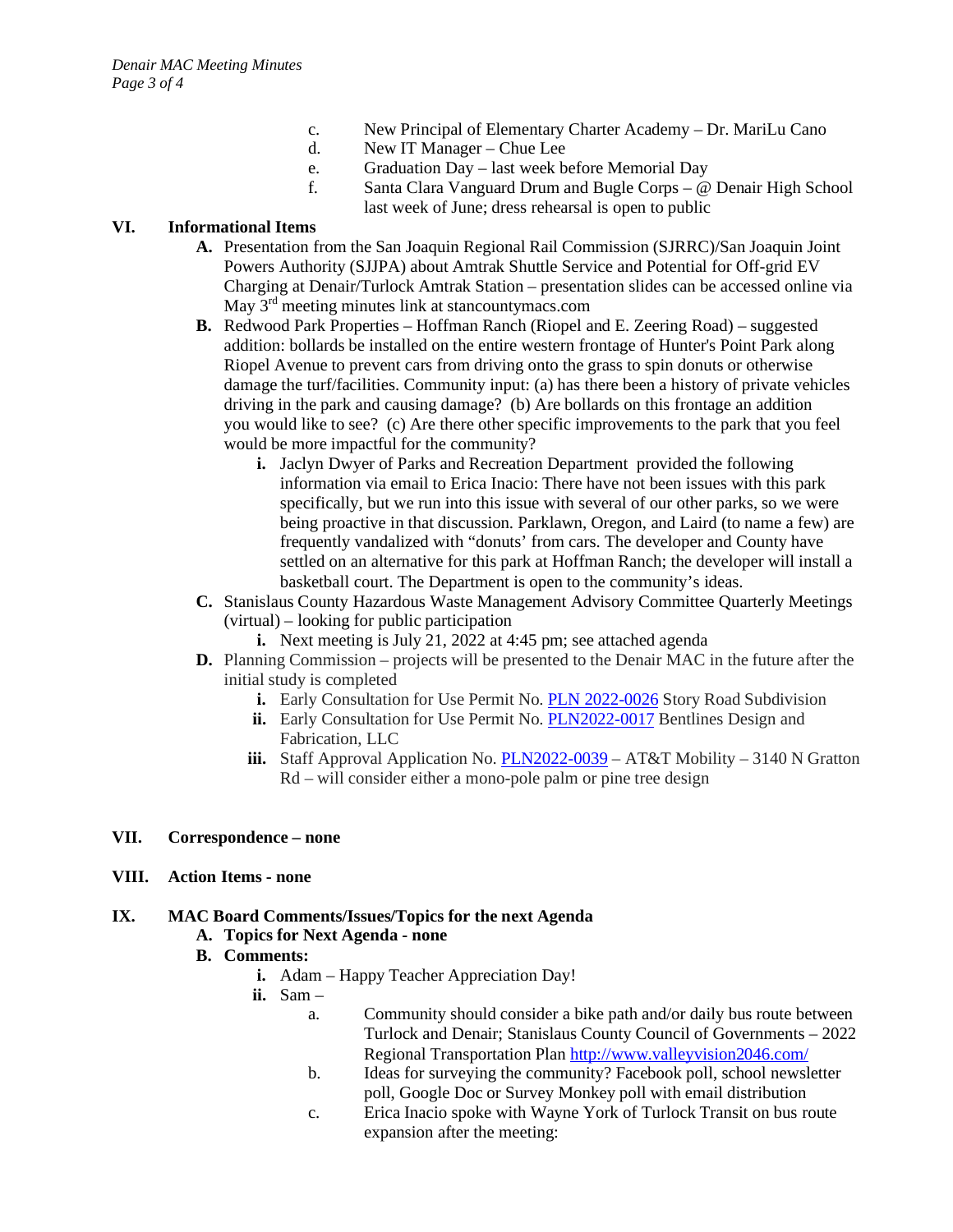- Dial A Ride is currently available for \$2.50 per trip. Must coordinate ride 24 hours in advance. It's for general public use as well as ADA.
- Amtrak Hybrid @ the Station
- In the next couple of months there will be a new "Enhanced On-Demand Service" - similar to Dial A Ride, but you will not have to call 24 hours in advance. You will be able to use an app (currently in development) or call (209.668.5600)
- Lastly, there's the Short Range Transit Plan. Once Turlock Transit hires a consultant, they will be reaching out the different communities, including the Denair MAC, to find out if there's interest for a bus route. Wayne stated that it's difficult to justify a bus route if they haven't seen the demand via the current programs. But he is hopeful that when they are out in the community, they will be able to get a sense of the need.
- **iii.** Kim –

a. May  $7<sup>th</sup>$  Denair Yard Sale

- b. May  $16<sup>th</sup>$  Sheriff Dirkse and Supervisor Chiesa will be holding an informational Q&A session on SB 54 (Sanctuary Law) at Westside Ministries in Turlock
- **iv.** Jim
	- a. Mercury will be above the horizon in the west during evenings
	- b. Jupiter, Venus, Mars, and Saturn will be visible in the east during mornings
- **X. Next Denair MAC meeting is scheduled for Tuesday, June 7, 2022 at 7:00 PM A.** The meeting will be in-person at the DUSD Leadership Board Room

#### **XI. Adjournment.**

**A.** The meeting was adjourned at 8:53 PM.

*Respectfully submitted by James Brugger, Chairperson.*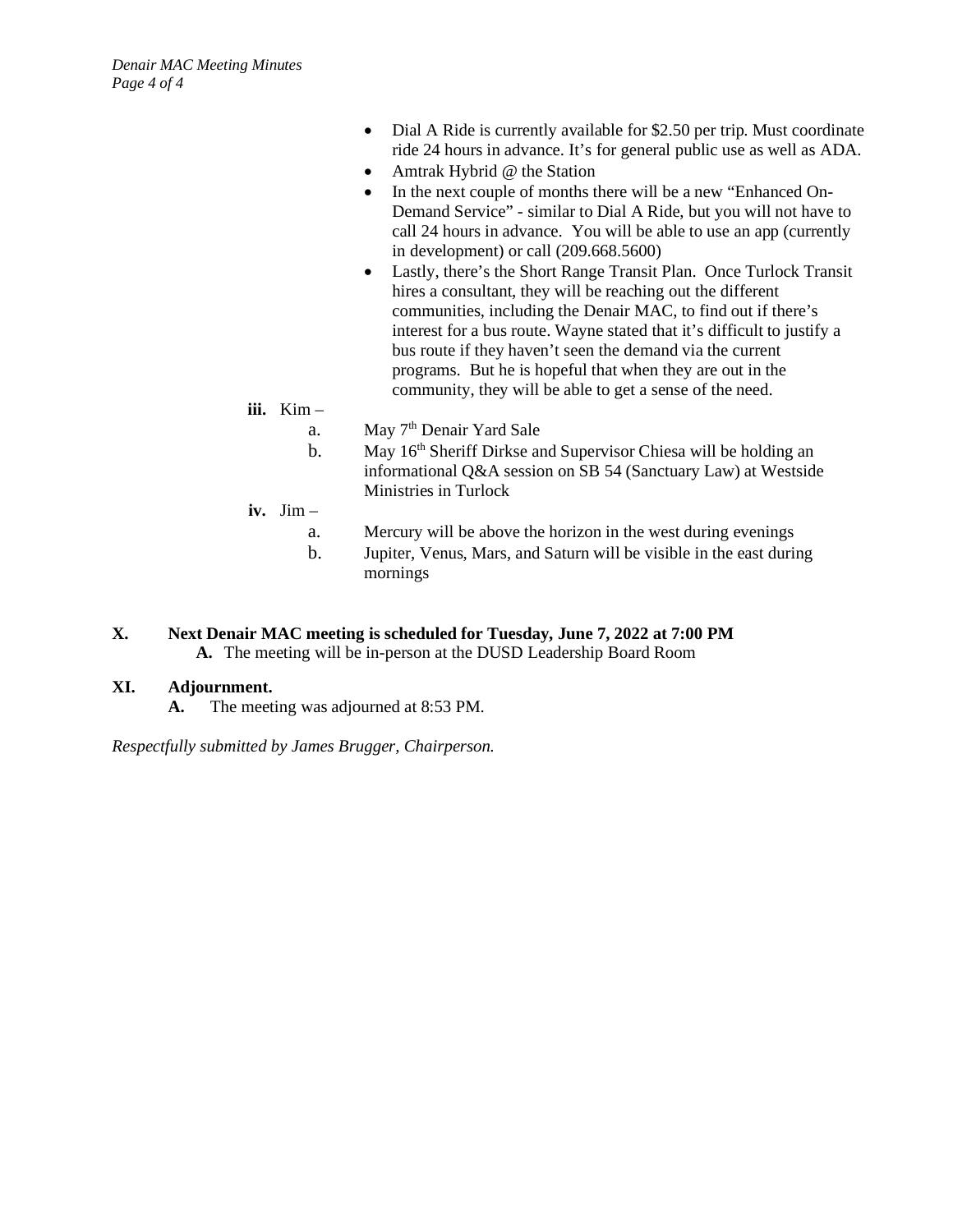|                    | <b>APR</b>     |          | <b>YTD</b>     |         |
|--------------------|----------------|----------|----------------|---------|
| <b>EMS</b>         | 19             | 50.00%   | 225            | 49.89%  |
| Fire\CO alarm      | 4              | 10.53%   | 21             | 4.66%   |
| Gas Leak           | 0              | 0.00%    | 0              | 0.00%   |
| Grass fire         | 1              | 2.63%    | 12             | 2.66%   |
| Hazmat             | 0              | 0.00%    | 1              | 0.22%   |
| Illegal burn       | 0              | 0.00%    | 5              | 1.11%   |
| Injury traffic col | 1              | 2.63%    | 29             | 6.43%   |
| Mutual aid         | 5              | 13.16%   | 64             | 14.19%  |
| Non-Injury TC      | 0              | $0.00\%$ | 9              | 2.00%   |
| Other              | 0              | 0.00%    | $\overline{2}$ | 0.44%   |
| Other fire         | 0              | 0.00%    | 5              | 1.11%   |
| Public assist      | 4              | 10.53%   | 44             | 9.76%   |
| Rescue             | 0              | 0.00%    | 0              | 0.00%   |
| Smoke check        | 0              | 0.00%    | 1              | 0.22%   |
| Station standby    | 0              | 0.00%    | 5              | 1.11%   |
| <b>Structure</b>   | 0              | 0.00%    | 10             | 2.22%   |
| Trash              | 1              | 2.63%    | 5              | 1.11%   |
| Vehicle fire       | $\overline{2}$ | 5.26%    | 8              | 1.77%   |
| Wires down         | 1              | 2.63%    | 5              | 1.11%   |
|                    |                |          |                |         |
| No. of calls       | 38             | 100.00%  | 451            | 100.00% |